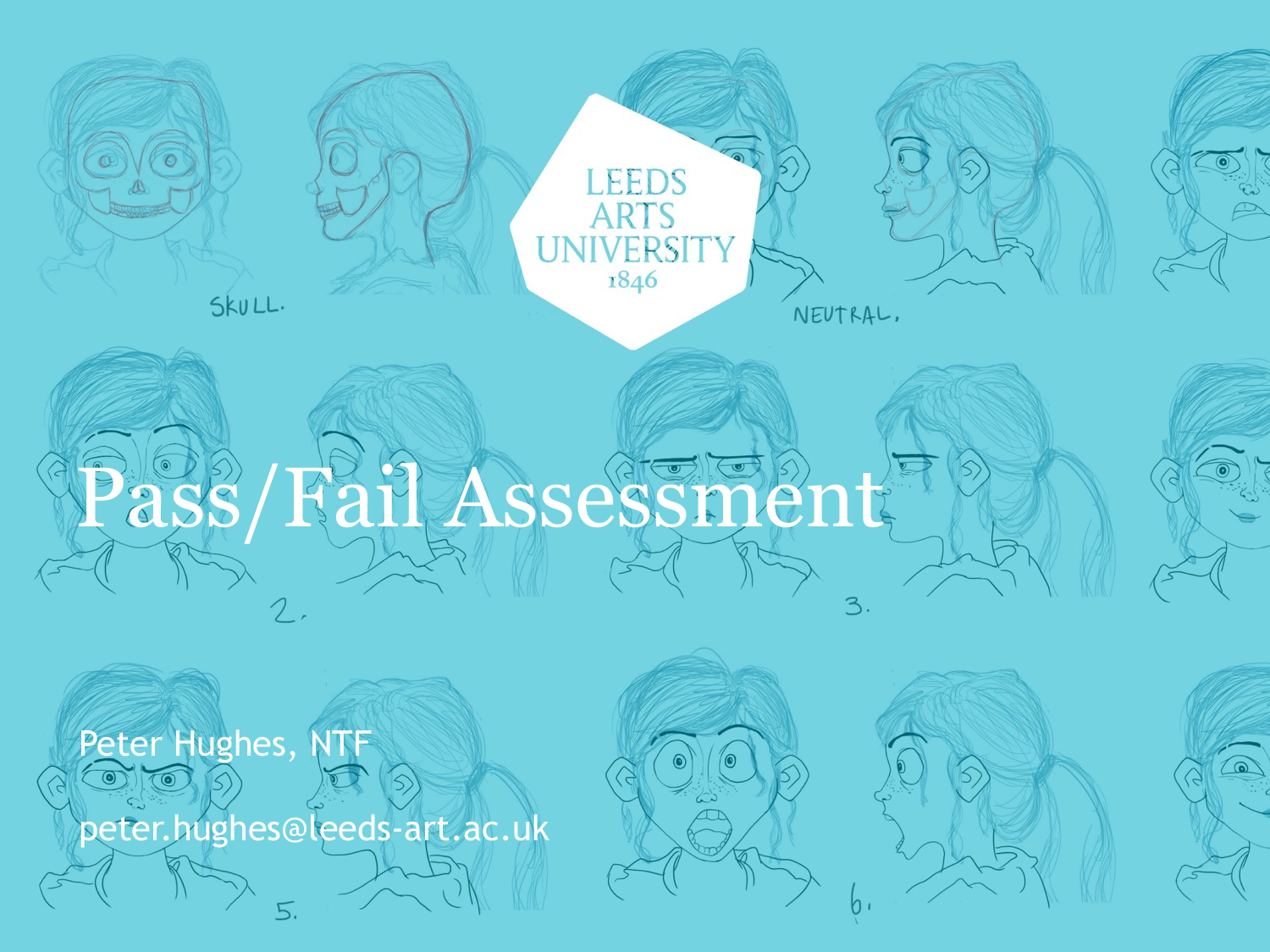

Pass/Fail Assessment at Level 4 is one of a range of temporary measures brought in at Leeds Arts University to help manage Covid-19 situation.

Consideration around whether we might want to keep this going forward.

Consulting the evidence base, discussion on the SEDA JiscMail list.

Committee discussion paper to help inform institutional consideration.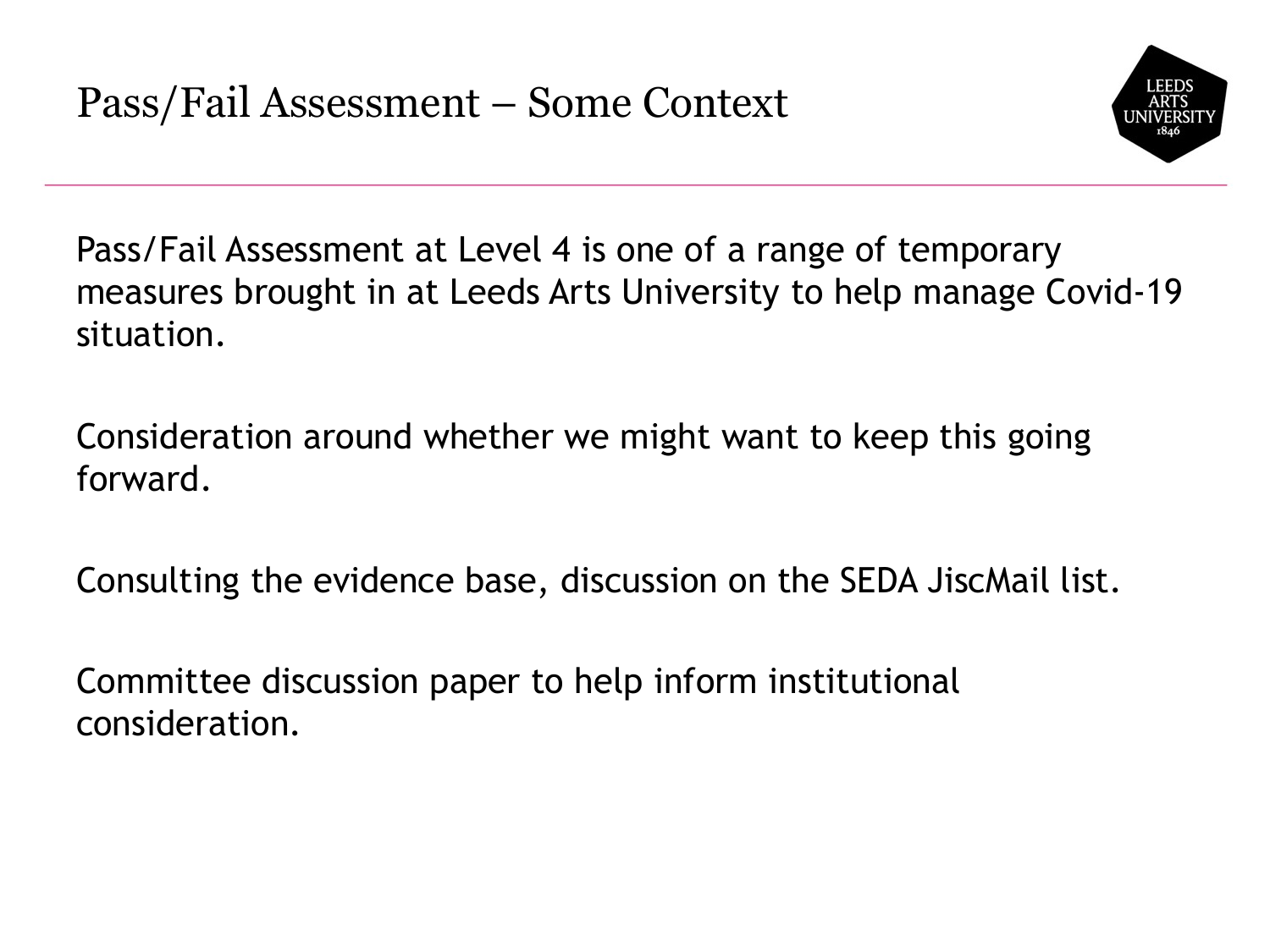# Some Advantages of Pass/Fail Assessment



### Students take a deeper approach to learning

## Develops enhanced selfregulation and self management

### More conducive to risk, creativity & experimentation

Better for student welfare and mental health

Results in more cooperative learning and better engagement with co/extra curricular activity.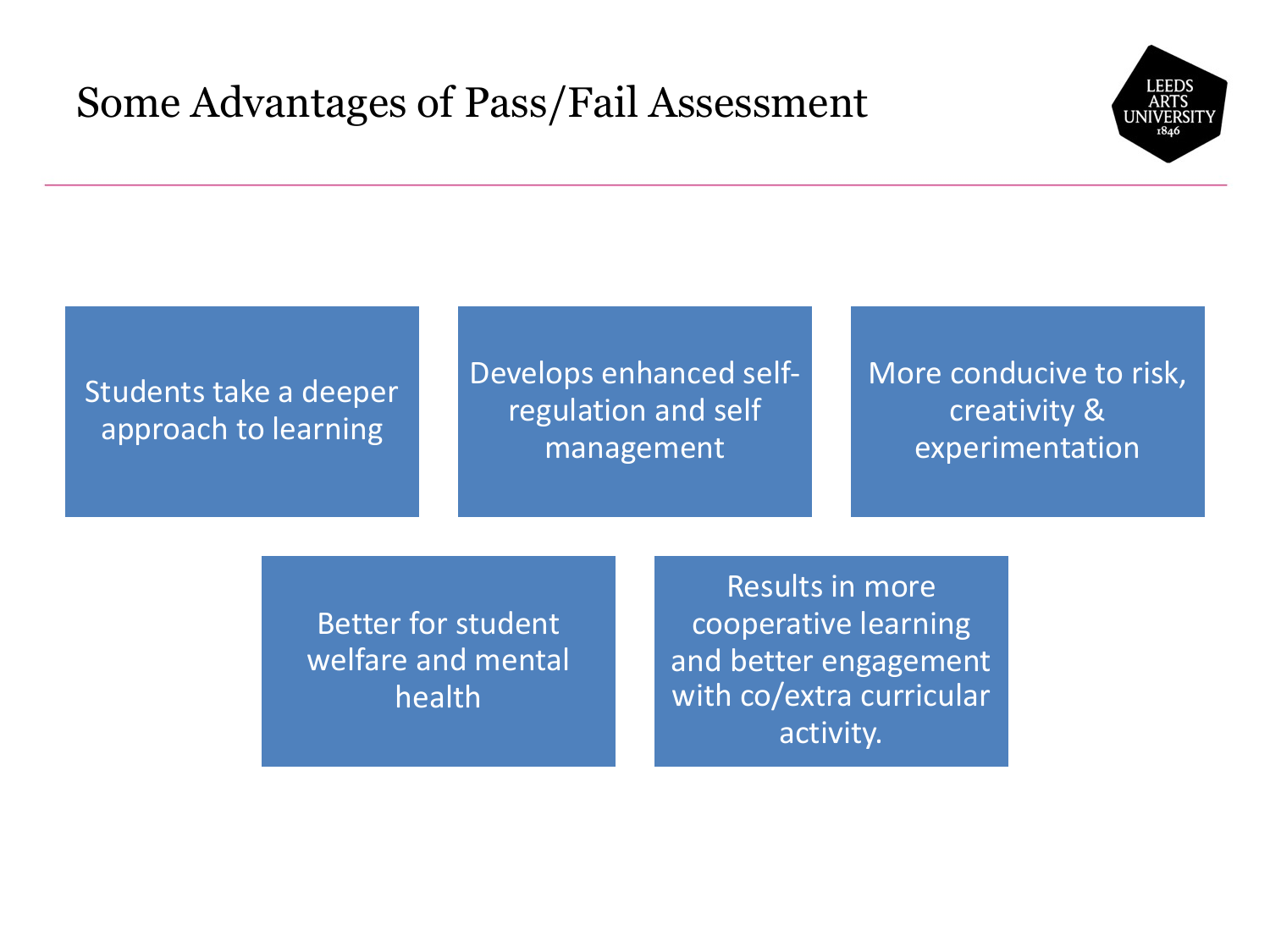

Can create new sources of stress and anxiety through unfamiliarity

Can be perceived as a lowering of standards

May have negative impact on motivation if students have previously been driven by extrinsic grade-chasing factors.

Switching between graded and gradeless systems it can present an additional burden for assessment literacy

Need to continually justify the merits of the approach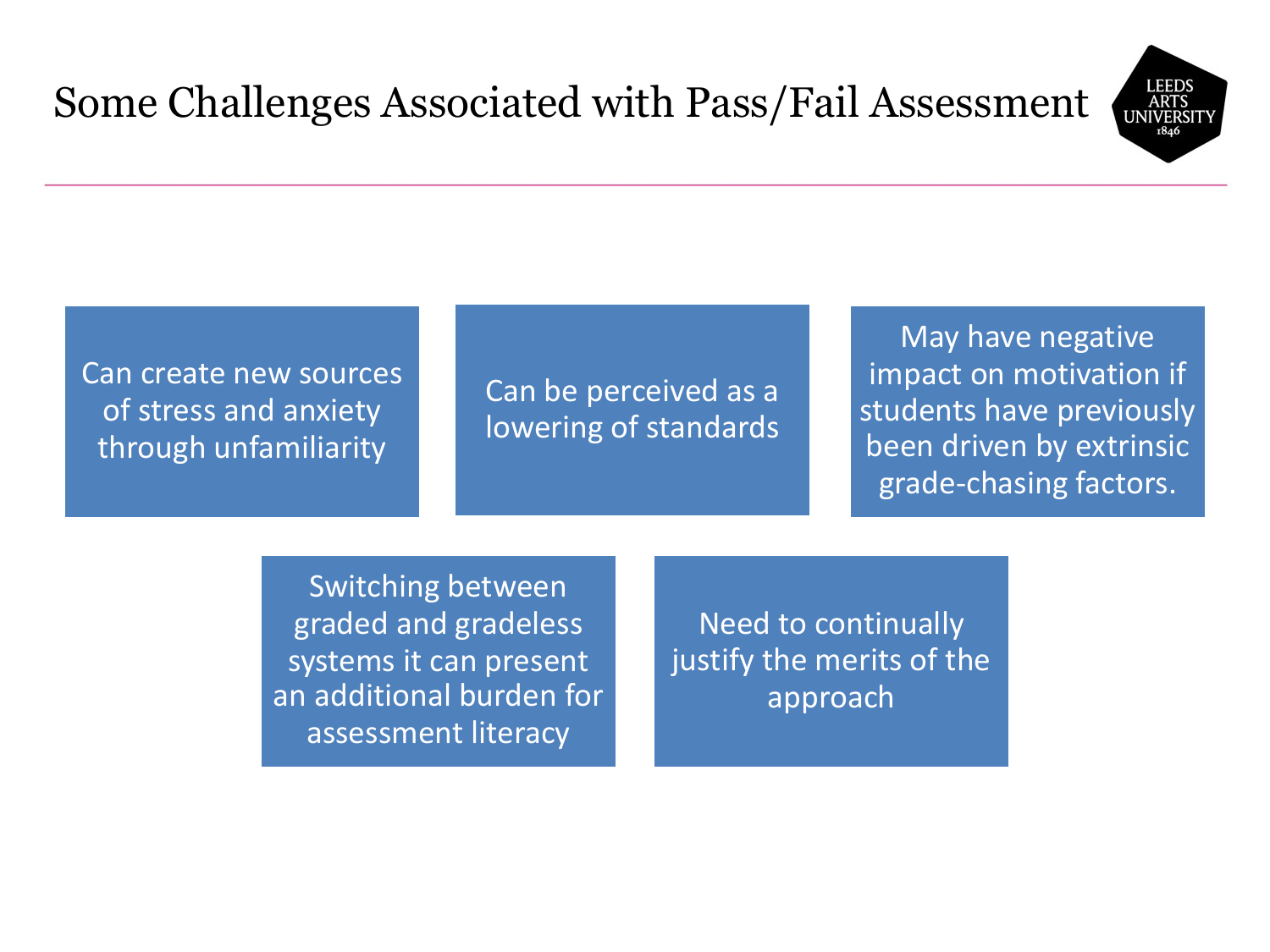# Pass/Fail Grading – A Compassionate Approach?



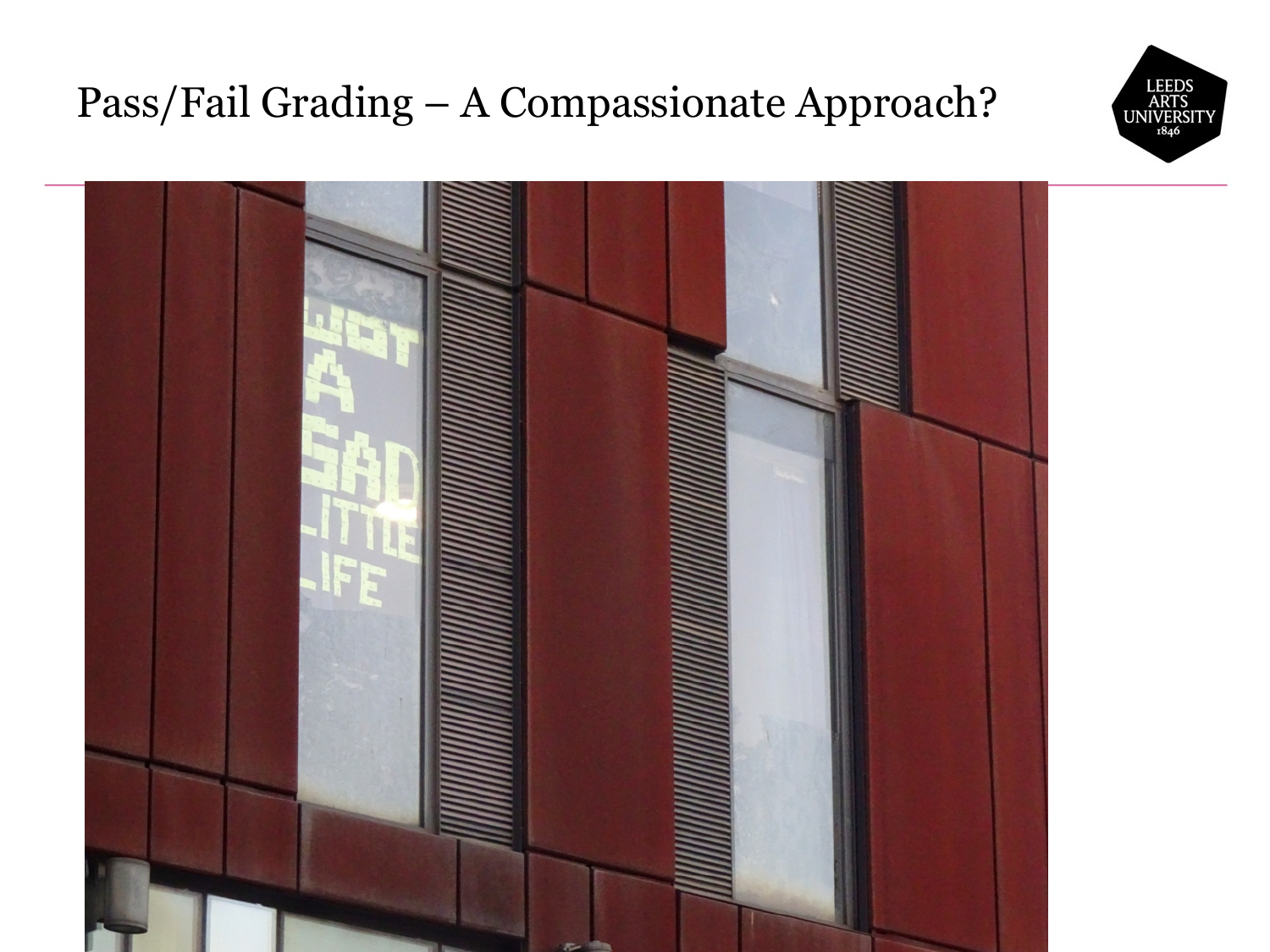

Blum, S.D. (Ed.) (2020) *Ungrading: Why Rating Students Undermines Learning (and What to Do Instead),* Morgantown, West Virginia University Press.

Dahlgren, L.O., Fejes, A., Abrandt-Dahlgren, M. & Trowald, N. (2009) 'Grading systems, features of assessment and students' approaches to university learning', *Teaching in Higher Education*, 14 (2), pp. 185-194.

McMorran, C. & Ragupathi, K. (2020) 'The promise and pitfalls of gradeless learning: responses to an alternative approach to grading', *Journal of Further and Higher Education*, 44 (7), pp. 225-938.

McMorran, C., Ragupathi, K. & Luo, S. (2017) 'Assessment and learning without grades? Motivations and concerns with implementing gradeless learning in higher education', *Assessment & Evaluation in Higher Education*, 42 (3), pp. 361-377.

Tannock, S. (2015) 'No grades in higher education now! Revisiting the place of graded assessment in the reimagination of the public university', *Studies in Higher Education*, 42 (8), pp. 1345-1357.

Weller, D.L (1983) 'The grading nemesis: an historical overview and current look at pass/fail grading', *Journal of Research and Development in Education*, 17(1), pp. 39- 45.